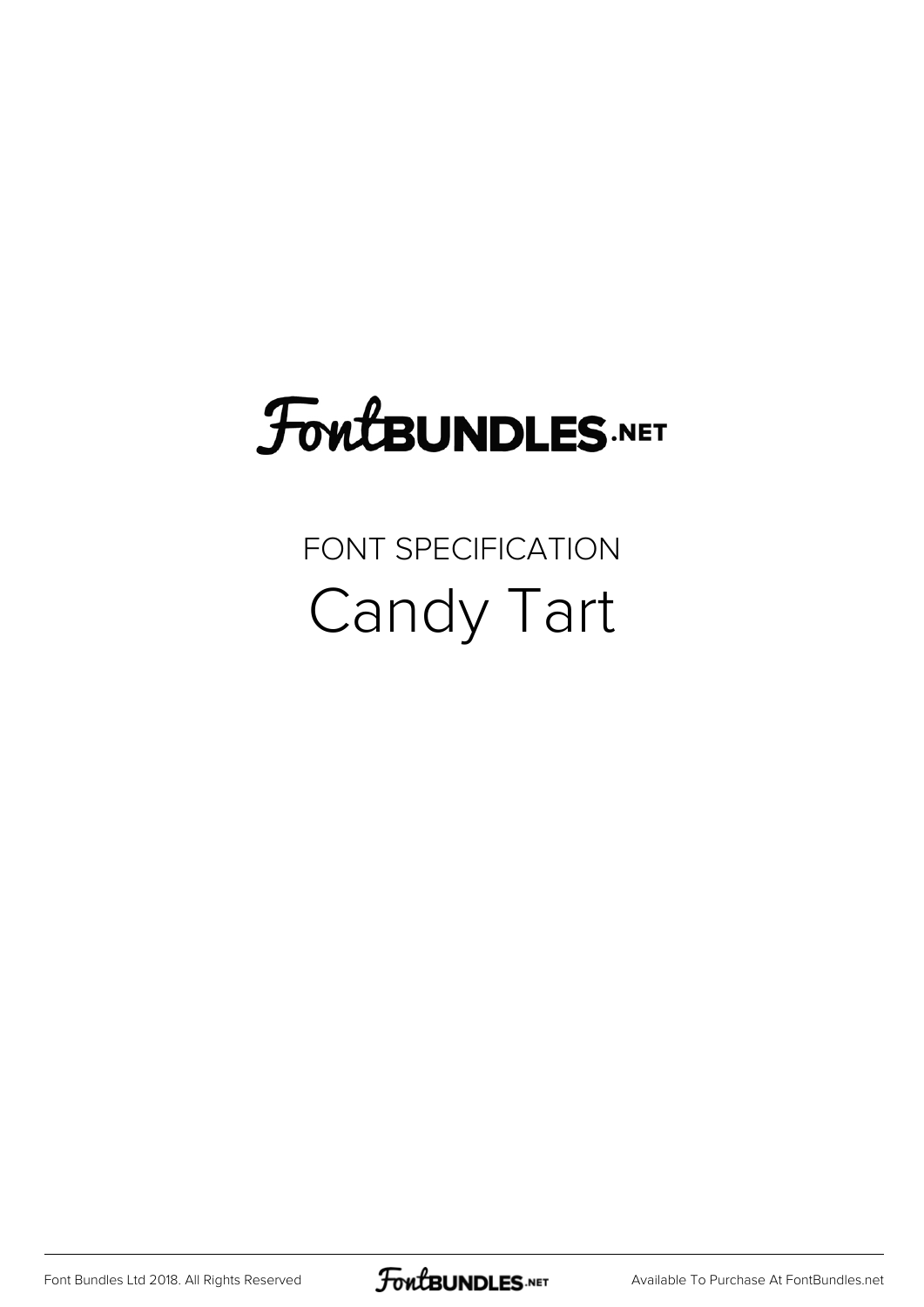#### Candy Tart - Regular

Uppercase Characters

## ABCDEFGHIJKLMNOPQ RSTUVWXYZ

Lowercase Characters

## abcdefghijklmnopqrstuvwx  $y<sub>2</sub>$

Numbers

#### 0123456789

Punctuation and Symbols



All Other Glyphs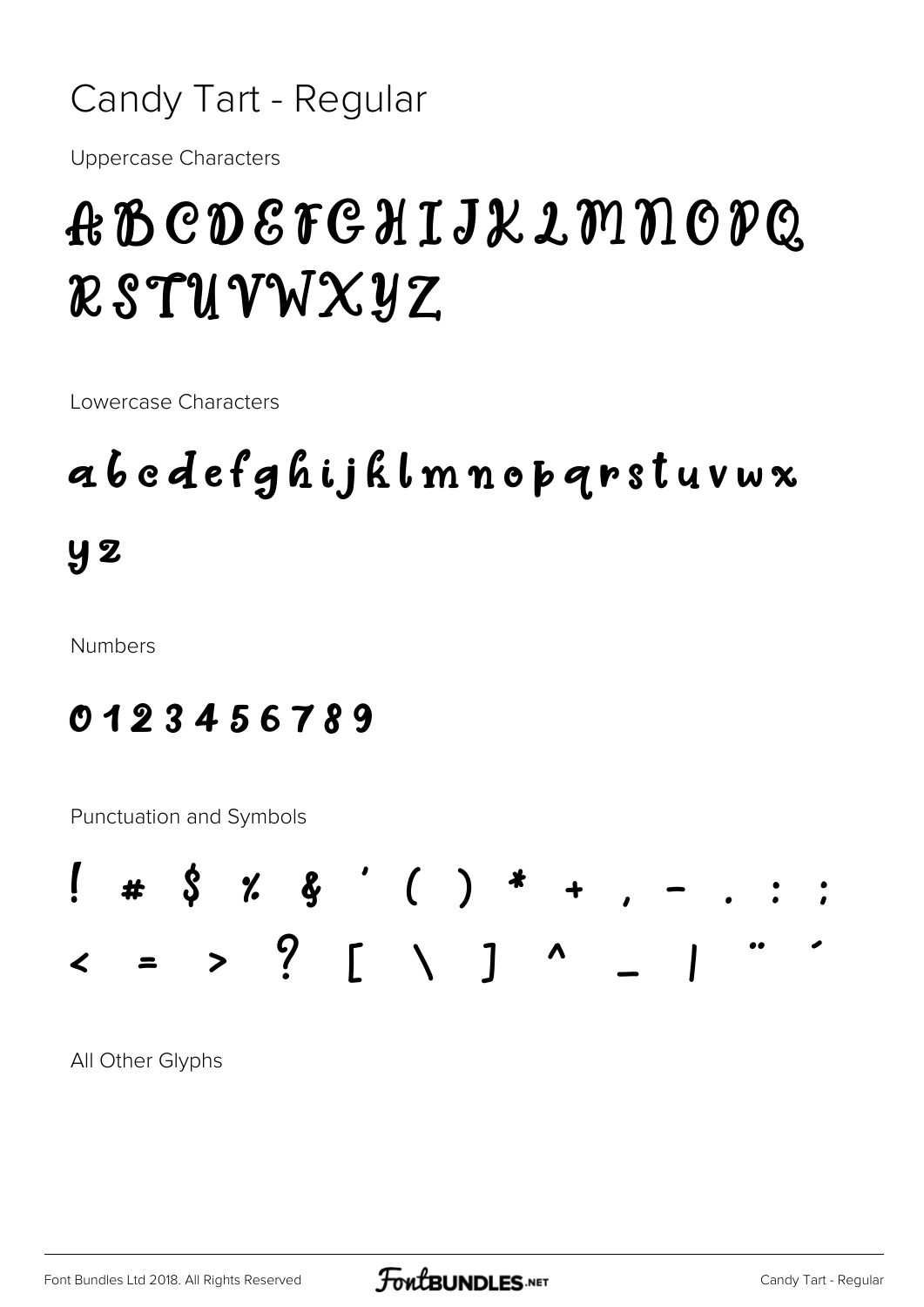|  |  |  | $\begin{array}{ccccccccccccc} \mathring{A} & \mathring{A} & \mathring{A} & \mathring{A} & \mathring{A} & \mathring{A} & \mathring{A} & \mathring{A} & \mathring{A} & \mathring{A} & \mathring{A} & \mathring{A} & \mathring{A} & \mathring{A} & \mathring{A} & \mathring{A} & \mathring{A} & \mathring{A} & \mathring{A} & \mathring{A} & \mathring{A} & \mathring{A} & \mathring{A} & \mathring{A} & \mathring{A} & \mathring{A} & \mathring{A} & \mathring{A} & \mathring{A} & \mathring{A} &$ |  |
|--|--|--|--------------------------------------------------------------------------------------------------------------------------------------------------------------------------------------------------------------------------------------------------------------------------------------------------------------------------------------------------------------------------------------------------------------------------------------------------------------------------------------------------|--|
|  |  |  | $\hat{E}$ $\ddot{E}$ $\dot{I}$ $\dot{I}$ $\ddot{I}$ $\ddot{D}$ $\ddot{0}$                                                                                                                                                                                                                                                                                                                                                                                                                        |  |
|  |  |  | $\acute{\sigma}$ $\acute{\sigma}$ $\ddot{\sigma}$ $\acute{\sigma}$ $\acute{\sigma}$ $\acute{\sigma}$ $\acute{\u}$ $\acute{\u}$ $\acute{\u}$ $\acute{\u}$                                                                                                                                                                                                                                                                                                                                         |  |
|  |  |  | $\dot{\mathfrak{Y}}$ $\mathfrak{H}$ a a a a a $\ddot{\mathfrak{a}}$ a $\ddot{\mathfrak{a}}$ a $\ddot{\mathfrak{a}}$ a $\mathfrak{a}$                                                                                                                                                                                                                                                                                                                                                             |  |
|  |  |  | è é é ë i í î ï đ                                                                                                                                                                                                                                                                                                                                                                                                                                                                                |  |
|  |  |  |                                                                                                                                                                                                                                                                                                                                                                                                                                                                                                  |  |
|  |  |  | $\hat{u}$ $\ddot{u}$ $\dot{y}$ $\ddot{b}$ $\ddot{y}$ $\mathbb{C}\mathcal{E}$ or $\hat{W}$ $\hat{w}$                                                                                                                                                                                                                                                                                                                                                                                              |  |